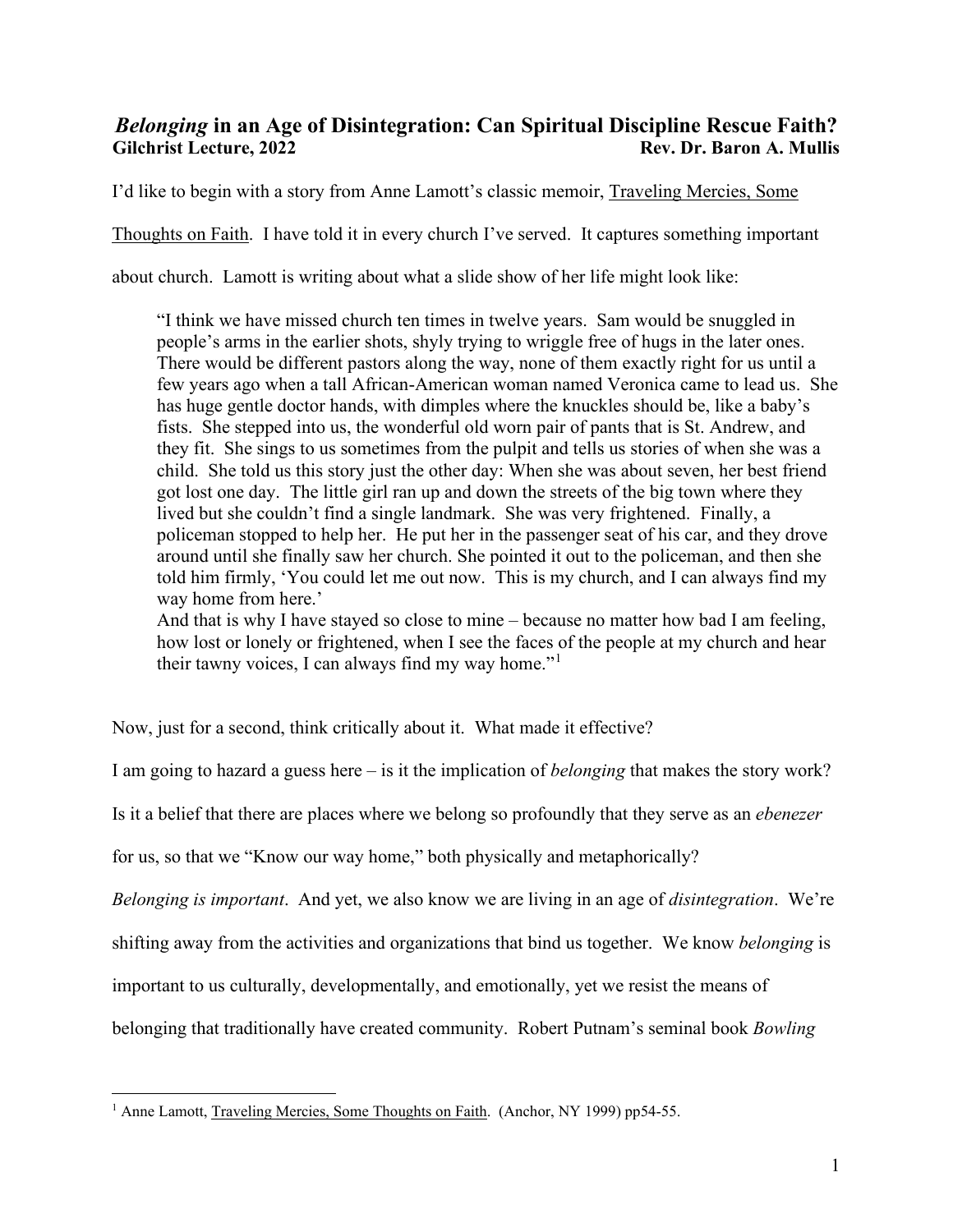*Alone* has been out for twenty years - we have been exploring why we've shifted from being a culture of *joiners* to being a culture of *individuals* for a full generation now.

A mature understanding of what it means to belong has the capacity to build us individually and corporately – but only, I am going to argue, if we get *belonging* right.

What do I mean? In order to make my case in a timely fashion, I am going to have to indulge in some sweeping generalities, but I hope you'll hear a ring of truth within these broad assumptions, or at least prompt a question in your mind. I believe they show us that there is a cost and a benefit to nearly everything we do, and the ways that we have refined and defined what it means to *belong*, particularly within the context of American Protestantism, have created the circumstances for *belonging* to be hijacked by *egotism.*

#### **How has this happened?**

In his excellent work, The Domestication of Transcendence, How Modern Thinking About God Went Wrong, the late William Placher explores how various thought movements in the history of the church pointed us on to our current path with a particular eye for what we have *lost* in order retrieve some premodern notions that could benefit us in our understanding of God. I would like to note that Placher wrote this particular work after Narratives of a Vulnerable God. As simplistic an exercise as juxtaposing these two titles could easily demonstrate the challenge of formulating useful talk about God.

I am particularly interested today in a short section about Anne Hutchinson.

American Protestantism began and developed in different ways in different regions. In New England, the puritans arrived as Pilgrims and established their *city on a hill.* There was a strong, nuclear community. That's good. But dissenting viewpoints were stifled. That's bad. Soon, the puritan community experienced a split that resulted in the Baptists heading off to Rhode Island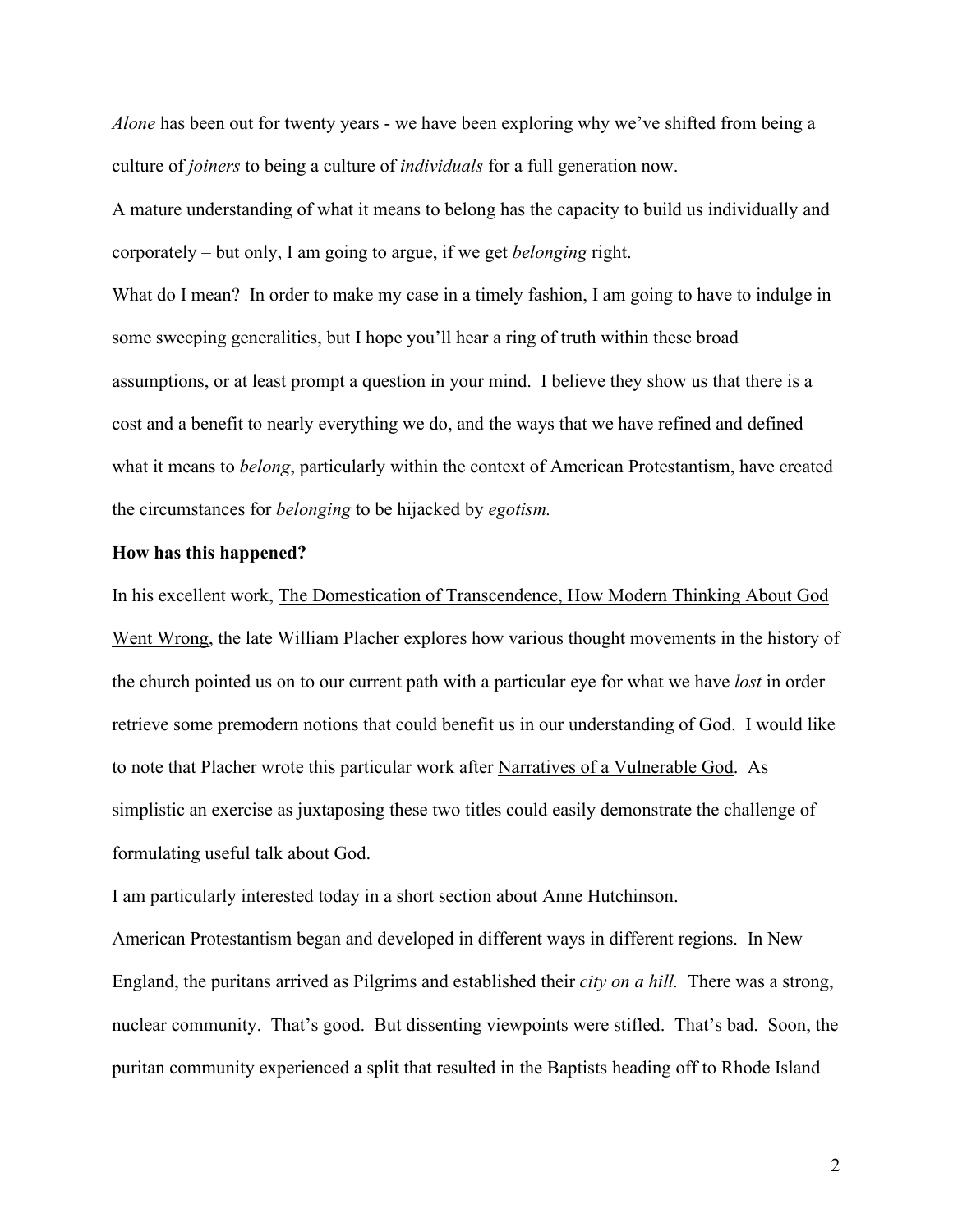with Roger Williams. Now, to be clear: The Puritans are not the heroes in this interaction. Anne Hutchinson and her family were treated shamefully by the Puritans, exiled not once, but twice before ultimately the entire family was killed by natives. Before we reached this point, though, Anne Hutchinson and her family were deeply immersed in the Massachusetts Bay Colony. Her husband was elected a deputy to the Massachusetts General Court. Though she lived in Alford, she began to travel in the 1630's to Boston, twenty miles away, in order to hear the preaching of John Cotton. By 1634, she was hosting groups of women in her home, at times exceeding sixty women, and she was not bashful about critiquing the preaching of local clergy for their anemic presentations of the scope of the grace of God.

The local clergy were not amused. Their construct of God required, essentially, that the Christian participate in his or her own salvation by the manner of their lives. Cotton's preaching upended all of that. He wrote this, and aside from the archaic language, I suspect we'd agree with it, "God doth sometimes poure out the Spirit of grace upon the most bloody, and most haynous, and most desperate, and most prophane, and most abominable sinners."<sup>[2](#page-2-0)</sup> I believe that. If you believe it as well, we have our evangelical revivalist forbears to thank for it. As I critique the language of evangelical revivalism in the United States, remember that. Placher concludes that, for the local clergy,

"This would not do. Take Cotton seriously, and the local drunk might be as likely to receive divine grace as the pious governor of the colony. To leaders of a colony striving to create a city on a hill to inspire all the world with its virtues, Cotton seemed to be opening up, as one of them put it, 'such a faire and easie way to Heaven, that men may passe without difficulty.' Would ethical efforts not even matter?<sup>[3](#page-2-1)</sup>

<span id="page-2-0"></span><sup>2</sup> Placher, William. The Domestication of Transcendence, How Modern Thinking about God went Wrong. (W/JKP, Louisville, 1996) pp104-105

<span id="page-2-1"></span> $3$  Ibid.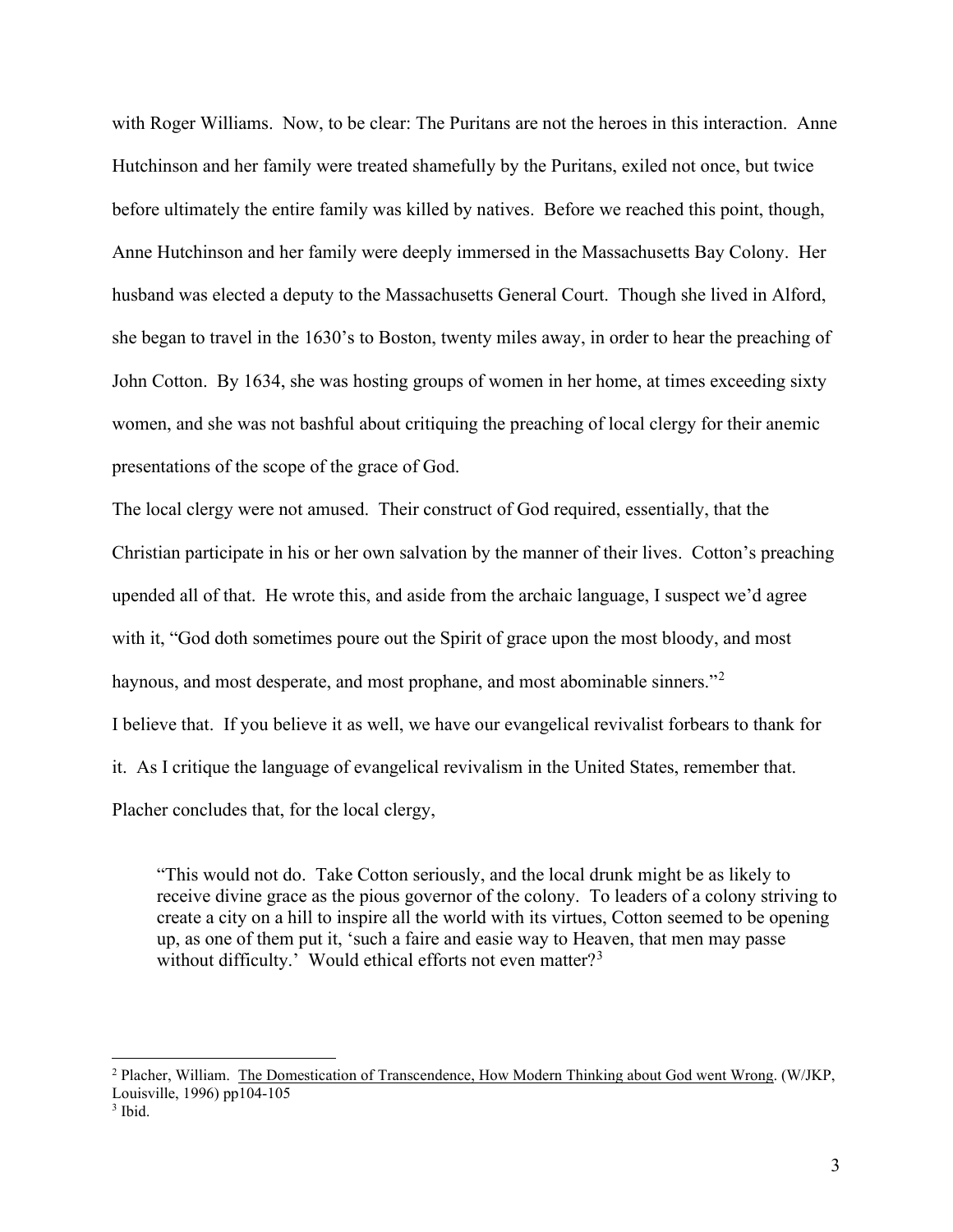Now, we mostly would answer this question from a standpoint of having been steeped for generations in the positive effects of the First and Second Great Awakenings. We know that God's grace is free, unaffected by presence or the absence of ethical efforts.

Cotton was called to answer for his heresy, managed to obfuscate his position, and got away with his views. Hutchinson, on the other hand, stuck to her convictions. She and her family were expelled to Rhode Island, where they were later expelled to New York.

The puritan establishment preserved their model of the *city on the hill*, with its cohesive social structures, but sent a clear message that free thought of this nature would not be permitted. Enormous strength of ego would be required of anyone who was called to diverge from these views.

By the time we reach the First Great Awakening, a hundred years later, the very viewpoints that resulted in the expulsion of the Hutchinson family have become the driving values of religious practice.

Which brings me to Pennsylvania, which was populated by Quaker dissenters and where the Presbyterians found a comfortable home there before migrating south. In 1698, the Presbyterians organized the First Presbyterian Church in Philadelphia, where I serve as the pastor. In the history of the church, which was founded in a warehouse called the Barbadoes Store, one of the earliest written minutes reflects a bit of smugness over having finally gotten rid of the Baptists from the warehouse. First Church is not the oldest Presbyterian church in the country, but it does have the distinction of being the church to found the first American Presbytery, a veritable gathering of early Presbyterian luminaries. Even so, in the city of Philadelphia, there was only one Presbyterian church until 1742. Then the Second Presbyterian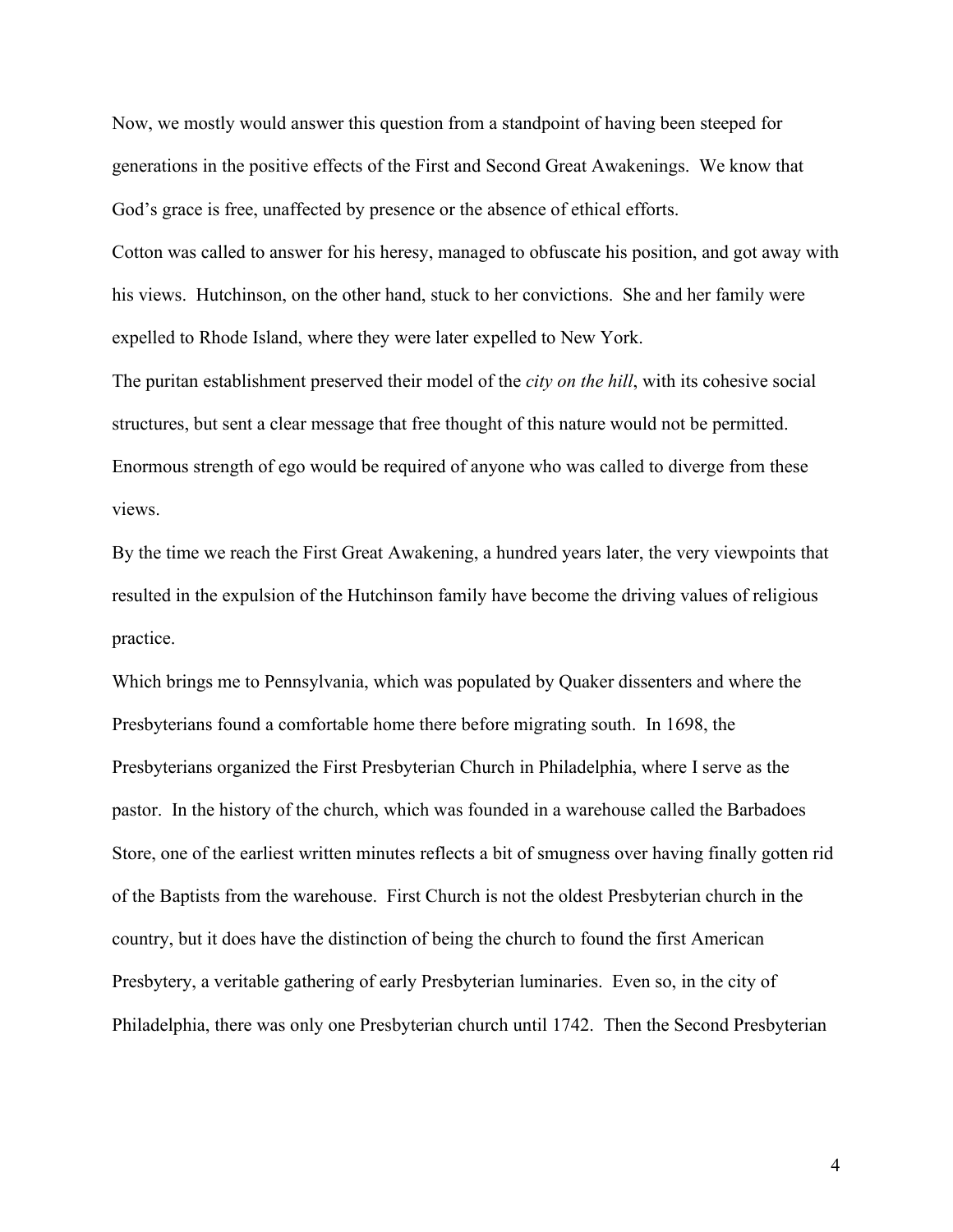Church was formed by dissident elders splitting off and forming a new congregation. What

happened to cause such a split?

Now we look at the *negative* consequences of the First Great Awakening.

Historian Bruce Bendler of the University of Delaware addresses this in a recent article in the

Journal of Presbyterian History. He writes,

"The Anglican evangelist George Whitefield travelled from one end of the colonies to the other more than once; thousands heard him preach and responded to his preaching by placing their faith in the Gospel of Jesus Christ. Based on that common faith, the Great Awakening strengthened bonds of unity; but it also sowed discord and divisions within Protestant denominations in British North America, including Congregationalists in New England and Presbyterians in the mid-Atlantic colonies. New converts and young "enthusiastic" pastors challenged the established leadership, especially those clergy whose response to the Great Awakening was viewed as lukewarm or even hostile. These divisions came to head in the Presbyterian Synod of Philadelphia at its annual meeting in 1741."

What went wrong? Bendler continues,

"In their zeal to promote the revival, some of them [Itinerant preachers] disregarded the traditional process of receiving a call to a local congregation and then having that call confirmed by a presbytery. Rather, they traveled across the region as itinerants, preaching in a number of localities, seeking to ignite or fan the flames of revival. As they did so, they often came into conflict with local pastors when they challenged the credentials and, at times, the genuine faith of those pastors. Such challenges eroded respect for a pastor among his congregants."[4](#page-4-0)

*The story of the early progression of American Protestantism runs from where individuality* 

*represents opposition that cannot be countenanced, to where the conviction of the individual* 

*conscience is celebrated, to where the approbation of the public as we would recognize it in the* 

*authority of the church to govern itself is eschewed. Or, perhaps more saliently for us, it runs* 

*from a problem, to a correction, to what I would term an over-correction.*

Rarely do we manage to gain something of value without losing something at the same time.

<span id="page-4-0"></span><sup>4</sup> Bruce Bendler, *Matter and Substance: The Tennent-Evans Controversy and the Presbyterian Schism of 1741* in the Journal of Presbyterian History, Fall 2019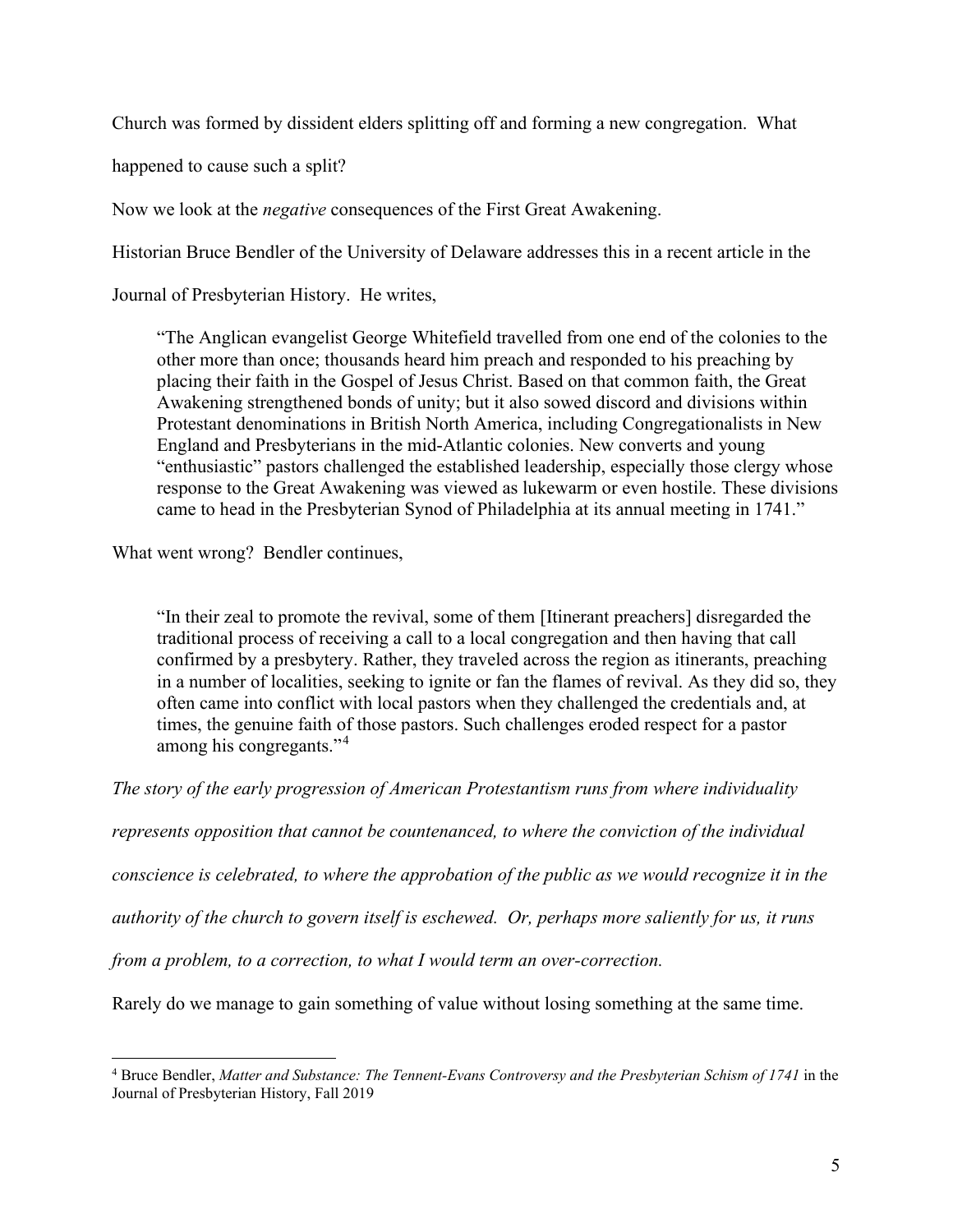There is no question that our gains in understanding God's grace were worthwhile, but what was eroded was the sense of communal responsibility for the kingdom of God. It was replaced with a model of conversion that eliminated the community as a means of grace.

In each of these historical instances, what transpired was that when the cost of *belonging* grew too high, divisions surfaced, and splits occurred. No doubt it was freeing for many, but even as something was gained, something was lost also.

What it takes to start something completely new requires a strong sense of self and ego, even more so if it means stepping away from foundational beliefs cultivated over formative years. That is also what creates the danger. As a result, I believe American Protestantism has taken some wrong turns along the way. Specifically, I believe we have oftentimes allowed our ego to drive our sense of belonging. Consequently, *belonging* risks becoming a commodity we control, rather than a means of offering up ourselves to God. When we catch ourselves thinking of what we *get* out of belonging rather than what we *give,* something has run amok.

Moreover, I believe the danger of egotism within American Protestantism has been fed *by the language of faith* in the following ways:

•the language of evangelical revivalism

•the language of hymnody

•the language of doctrine/standards of inclusion

Let's start with the language of evangelical revivalism. We've already noted that The First Great Awakening caused division within American Presbyterianism. With that said, it is perhaps the language of the second Great Awakening that most changed how we view what it means to belong to God. Where the first great Awakening sought to bring the Christian to earnest awareness of one's sins followed with repentance to a corrected life, the second Great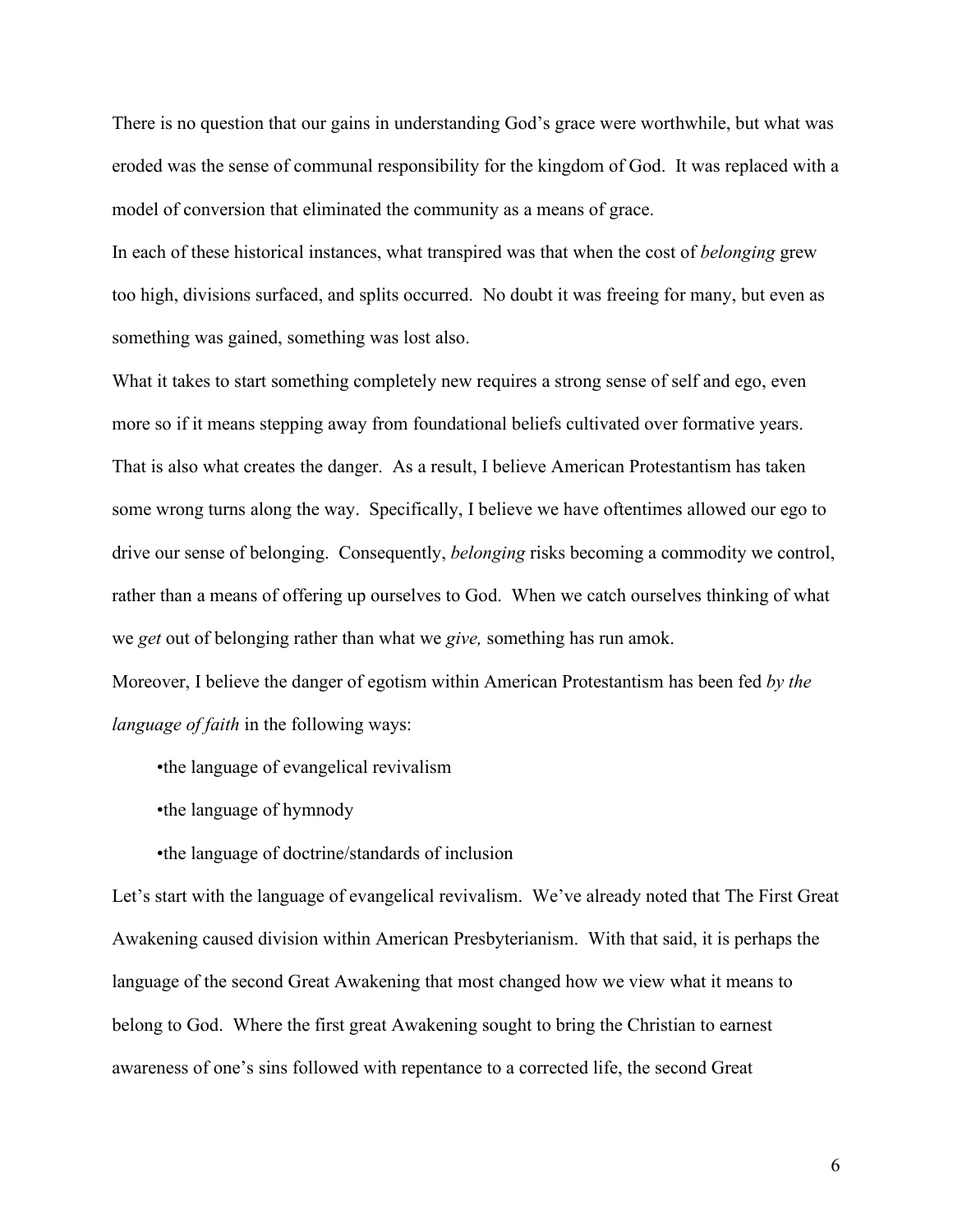Awakening sought to bring about conversion to a personal relationship with Jesus Christ. It is the latter that opens the door to an egotistical understanding of salvation.

How does the language of individualized salvation affect our sense of belonging? Before we go any further, I want to be clear that the reason I am engaged in a critique of the language evangelical revivalism is because it is such a major influence in American Protestantism. Please know that I am not critiquing personal faith or piety or sincerity. I am looking at the outcomes.

That said, as goal of the Evangelical Revivalist understanding of faith and practice became more narrowly focused, its language became more strident and at times more manipulative. So, from the generosity of say, Jonathan Edwards' preaching, which sought to instill greater piety within an existing, close-knit community, we turn to a different goal shown by later generations of preachers, who defined success instead as greater and greater numbers to be baptized or rebaptized, and colonized into *newly established* revivalist congregations. The growth of these congregations, by definition, came at the expense of others.

As a result, we migrate from thoughtful, deliberate preaching intended to "awaken" a congregation that has grown complacent to mass rallies with charismatic preachers seeking to evoke religious ecstasy.

Here's a fun little fact: neurologically, religious ecstasy is simply a hop, skip, and a jump away from sexual ecstasy, so by the time of the Cane Ridge revival during the Second Great Awakening, it was said that at Cane Ridge, more souls were conceived than were saved. And, lest we feel too smug in our propriety, it should be noted that the Cane Ridge revival was started by the local Presbyterian church. Perhaps the chosen aren't quite so frozen!!

7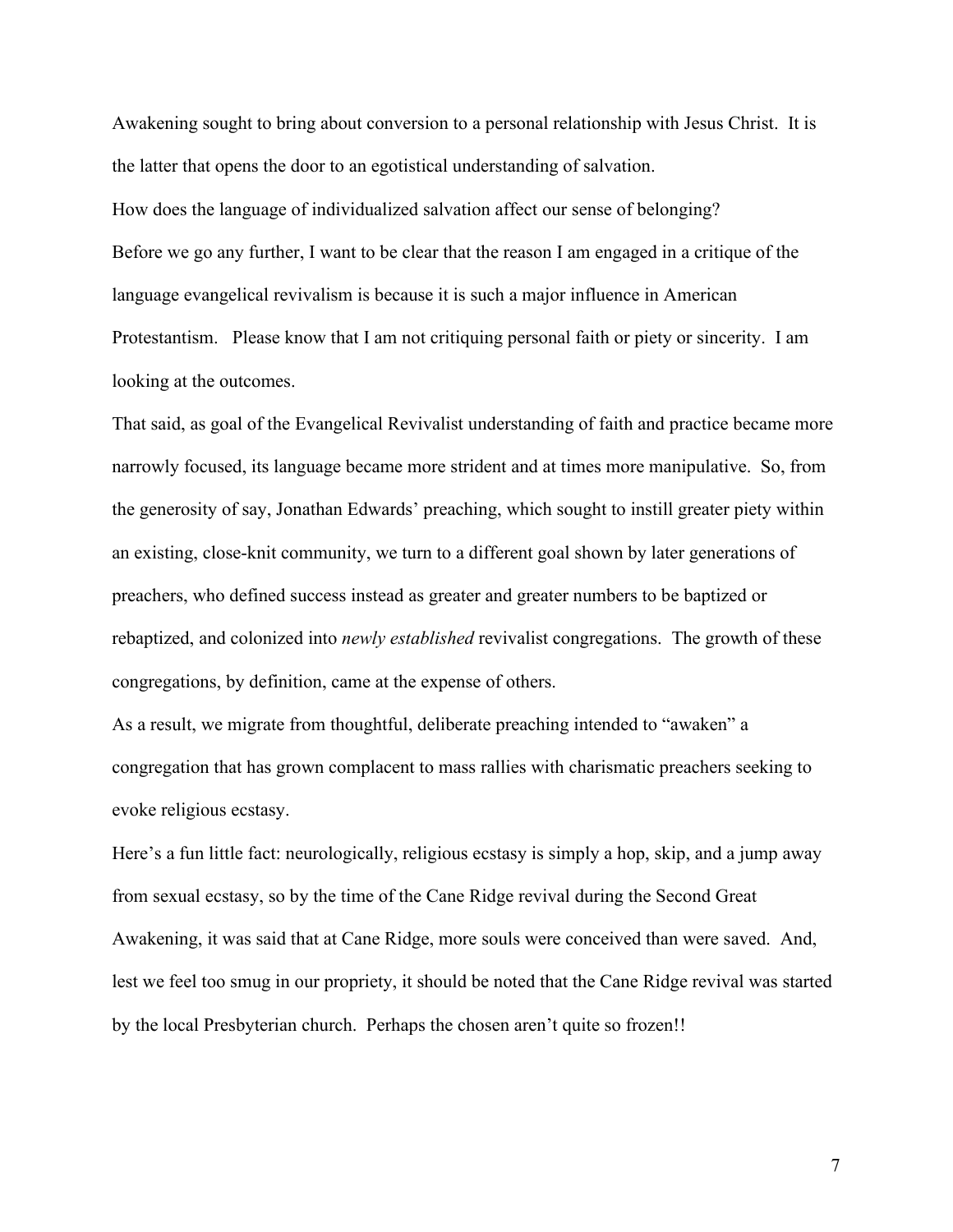Here's the problem with using religious ecstasy as a means to manipulate faith: Ongoing devotion requires recapturing the *feeling* of the initial conversion. And when faith development becomes about what we *feel*, it will almost by definition become egotistical.

# *When faith practice becomes primarily about "me and my Jesus," something profoundly important risks becoming lost.*

Whatever may wrong with Presbyterianism, I'll say this for us: our founding principle is the sovereignty of God. And because the sovereignty of God is central in our doctrine, it acts as a corrective on a theology and a piety that becomes about how we affect our own salvation. A theology that counts as central one's personal choice of Jesus Christ as a savior potentially puts the onus of faith on the individual. That's *not* to say that a personal choice to follow Jesus Christ is inherently flawed; it *is* to say that the belief that we get there under our own steam is inherently egotistical. Calvin knew this well and sought to correct it. But the seeming rigidity of Calvin's doctrine of election led later theologians to over-correct the problem.

*The risk we run is when faith practice and language become egotistical is that belonging becomes transactional*.

The language of revivalist preaching, with its emphasis upon personal choice runs the risk of reinforcing a view of the church where the individual is central and the community exists to serve the individual in what can be self-centered personal practice. Practice becomes about what *we* get out of belonging, and that feeds our egotism rather than our faith.

When that happens, the language of worship becomes problematic.

Let's take a look at how the words we sing reinforce this notion.

Students of reformation history know that there was a liturgical shift that accompanied our theological shift in the reformation. Calvin established the Psalter as the music of worship,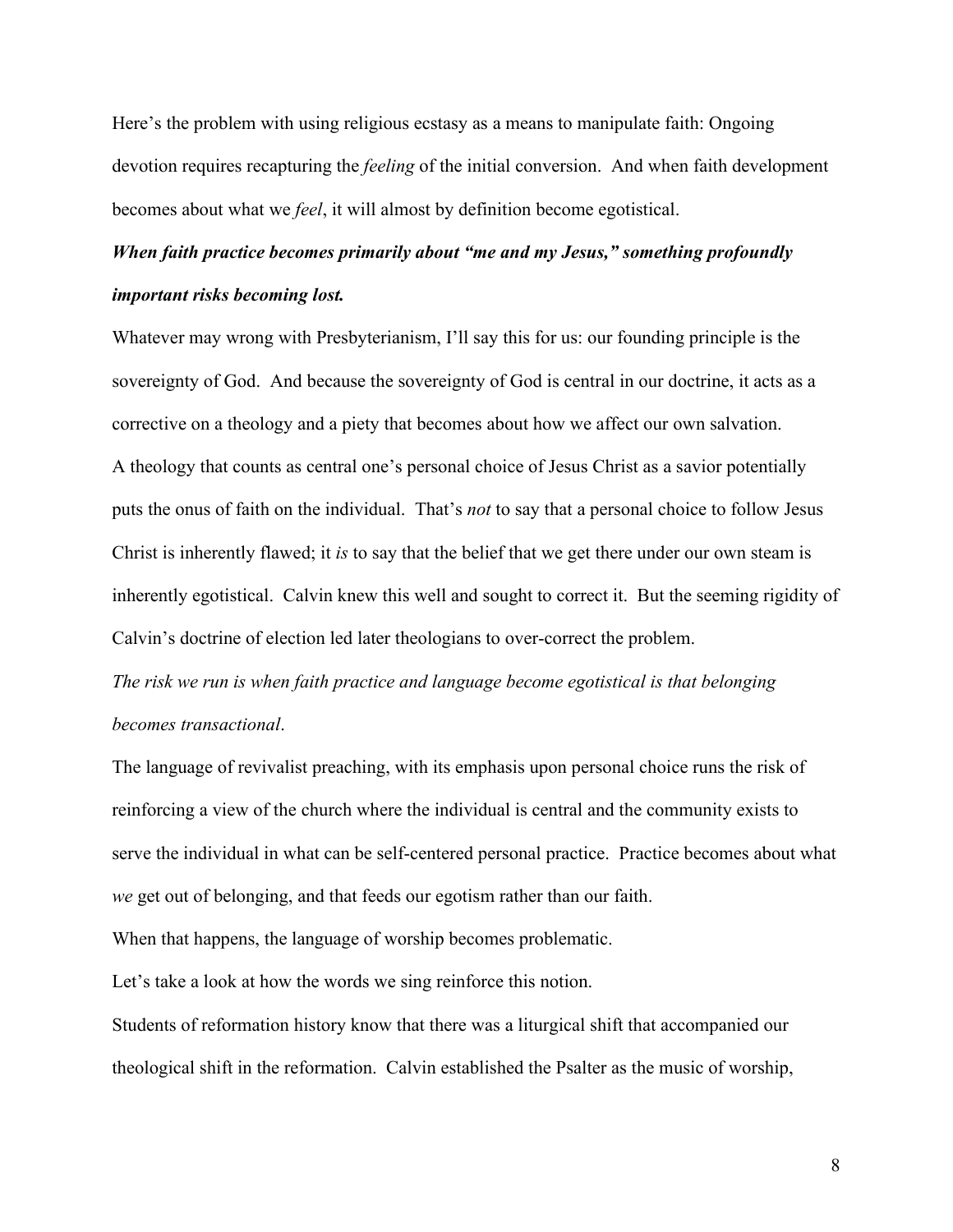thereby shifting the worshipping body of Geneva away from the music of the Mass. For

generations, Reformed Protestant hymnody in general hewed very close to the use of scripture as

the basis of congregational singing. The language of the psalms as our language of song served

as something of a guardrail against the encroachment of egotism into our worship.

Then, hymns changed.

The Psalter has the advantage of limiting the effects of egotism on worship, but it also stymies

theological development if all the singer can do is to sing words from not only another century,

but another millennium. I asked a church musician to reflect on this shift with me. I'd like to

share her thoughts, and I'm going to warn you, this one might hurt:

"If one accepts that one of the primary characteristics of Evangelical identity is that salvation comes by being "saved" through a personal relationship with Jesus, and that this can take one down the proverbial "rabbit hole" of egotism, then these hymns might serve such an Evangelical well:

Amazing Grace What a Friend We Have in Jesus Rock of Ages I Heard the Voice of Jesus Say Come Unto Me and Rest Jesus, Lover of My Soul My Faith Looks Up to Thee O Love, that Wilt Not Let Me Go Just As I Am Blessed Assurance, Jesus Is Mine

In the 1990 Hymnal, all these hymns appear in the "Life in Christ" section of the hymnal. But their texts are in such striking contrast with others in this section, as they are entirely self-centered, and offer only personal fulfillment as a response to salvation. Many others (O Master, Let Me Walk with Thee; Where Cross the Crowded Ways of Life; Take My Life; etc) have an offering of self in grateful service as response. And other "I" hymns, such as When I Survey the Wondrous Cross and In the Cross of Christ I Glory, also express personal devotion that leads to a greater sense of living in the world as a "saved" Christian."<sup>[5](#page-8-0)</sup>

<span id="page-8-0"></span><sup>&</sup>lt;sup>5</sup> Credit to Jane Arant for this reflection.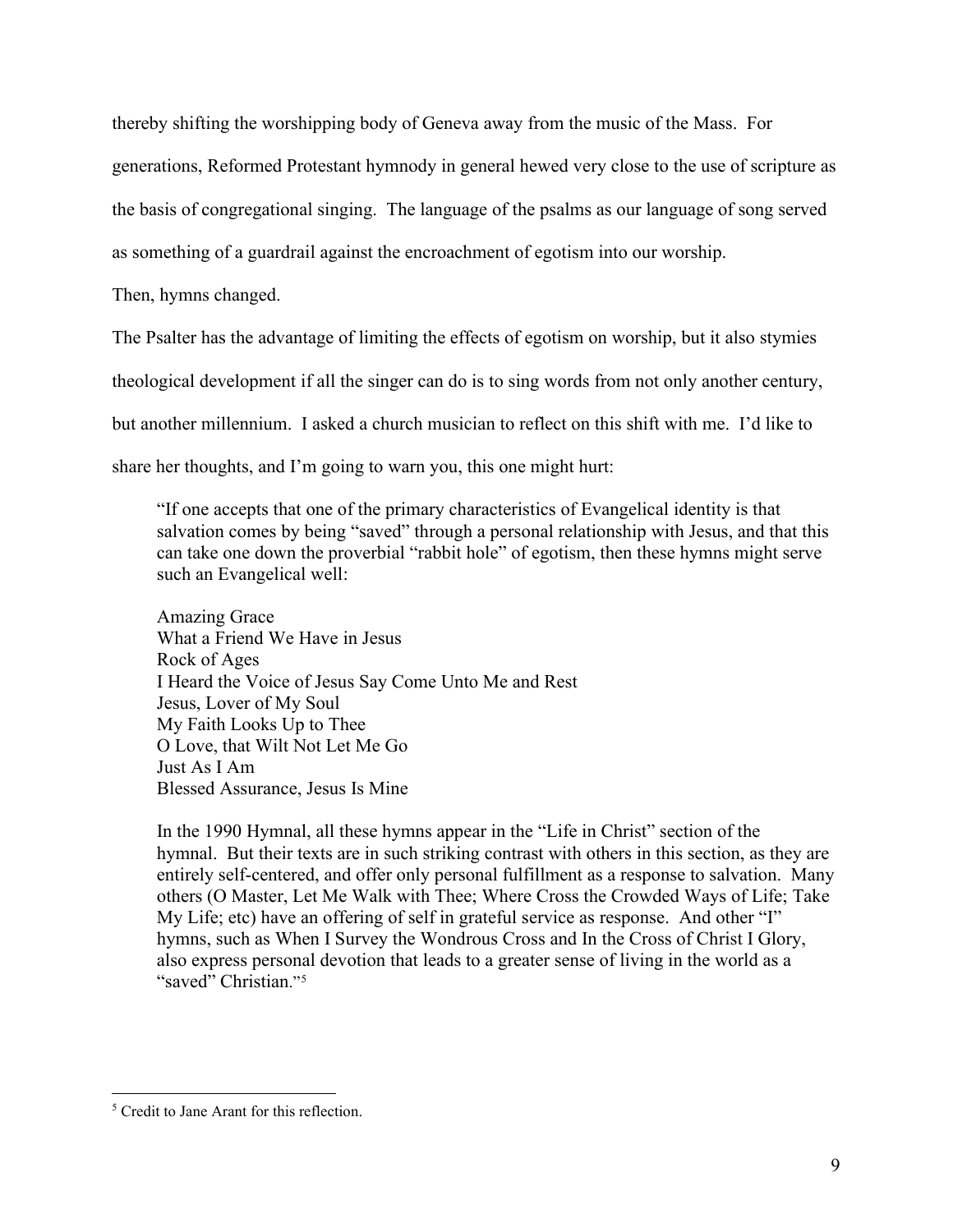What winds up happening is that, in the interests of keeping it personal and therefore able to speak to us personally, we run the risk with our language of substituting *anthropology* for *theology*.

If you want to see the theological development of any denomination, look at the development of its music. To the extent that hymnody remains focused on God, it remains worthwhile. When what we sing points back to us, we've run headlong into egotism in our faith. Which is to say that in the development our songs, there has been fertile ground in every age, and there has been fertilizer in every age.

To the extent that worship music makes a faith claim, it feeds belonging. But when the purpose of congregational song instead seeks to elicit a feeling, we're veering in the territory of feeding our egotism.

Finally, the language of *doctrine* can either feed a healthy sense of belonging or it can feed the egotism of those who set the boundaries of community.

Again, I feel a need to disclaimer my critique here: We believe strongly in the freedom of the conscience as Presbyterians. Specifically, what that means is that we don't subject our members or our clergy to doctrinal litmus tests. We understand that within the confines of the pale of orthodoxy, there is a broad range of what constitutes acceptable belief.

This approach has always confounded the church. In nearly every age, there have been those who felt that the leeway meant laxity. As a result, in the history of American Presbyterianism particularly, there have been numerous splinterings. You may know the alphabet soup of American Presbyterianism: PCUSA, EPC, ECO, PCA, ARP, OP, PDQ.

Doctrinal standards alone do not make theology egotistical, but the way we went about navigating the diversity of theological viewpoints most certainly did. Our mistake: The means

10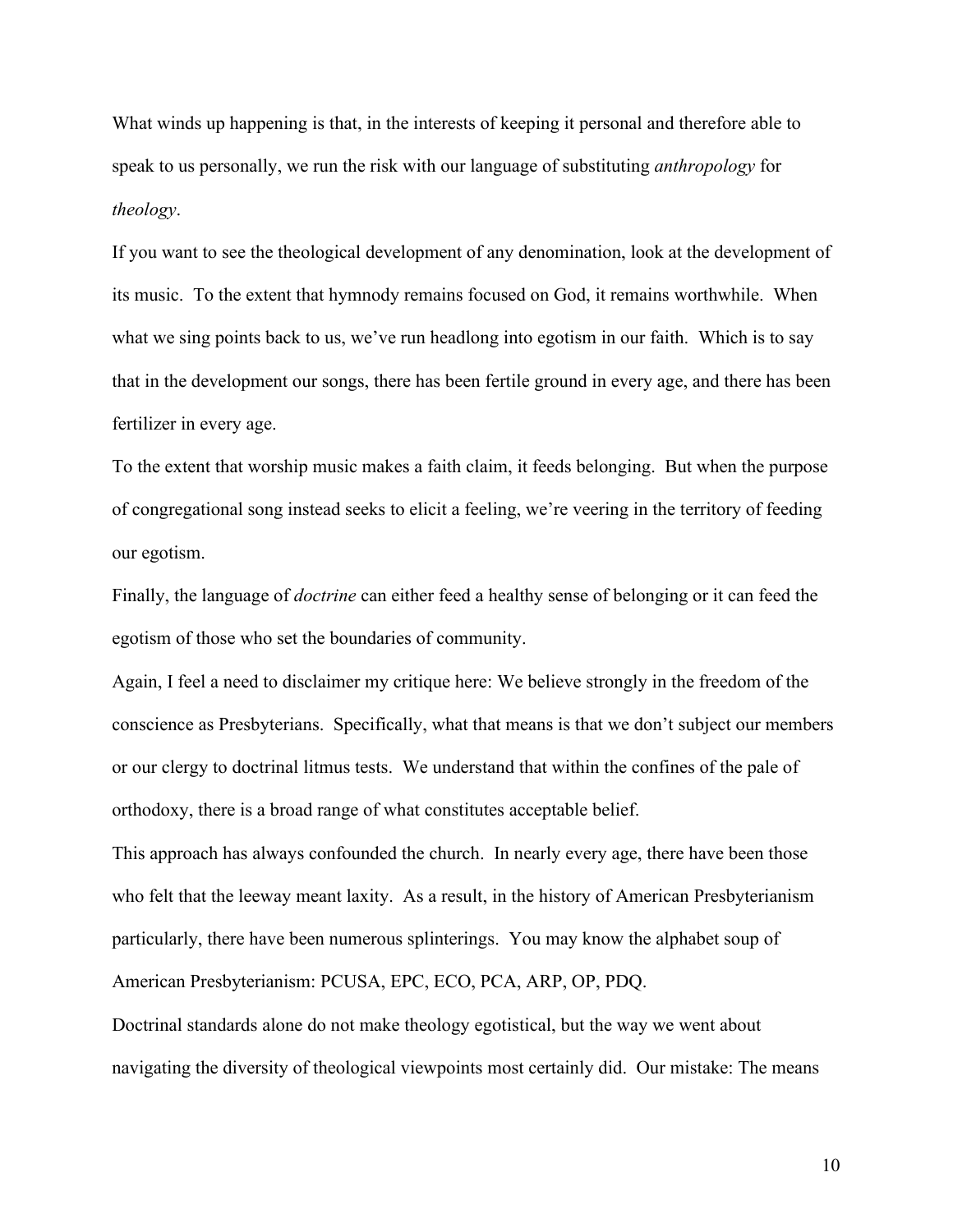by which theological thought became codified into our polity and confessional history created winners and losers.

When theology becomes about winning or losing points, it becomes a danger. The case in point for this would be any number of doctrinal disputes in American Presbyterianism. We could begin with what split the typically northern church from the typically southern church in our own history. Slavery, followed by Virgin Birth, followed by women's ordination, followed by LGBTQ+ inclusion and ordination equality.

Each of these "controversies" within the history of the church began as a doctrinal dispute, became a polity issue, and resolved with a split in the body. Denominational splits are complex things, but to my mind, to suggest that egotism *didn't* factor into the equation is to be naïve to the point of self-delusion.

This is my diagnosis of how we went wrong in twentieth-century Protestantism, and the fact that we are a fifth of the way into the twenty-first century does not by any means suggest that we have begun to correct ourselves. This is the disease of the church.

#### **How do we know if this is still happening?**

What are some symptoms that might tell us we need to slow down and examine our motives?

- Obsession with metrics and numbers
- Decline in operational support paired with increased support for capital expenses
- Church-hopping in search, not of like minds in Jesus Christ, but of identical minds with respect to our own views

Let's go through these quickly, starting with the first one.

We got here honestly. There is a preponderance of publications that suggest that if we aren't measuring, we aren't paying attention. As noted a theologian as Will Willimon, in his 2012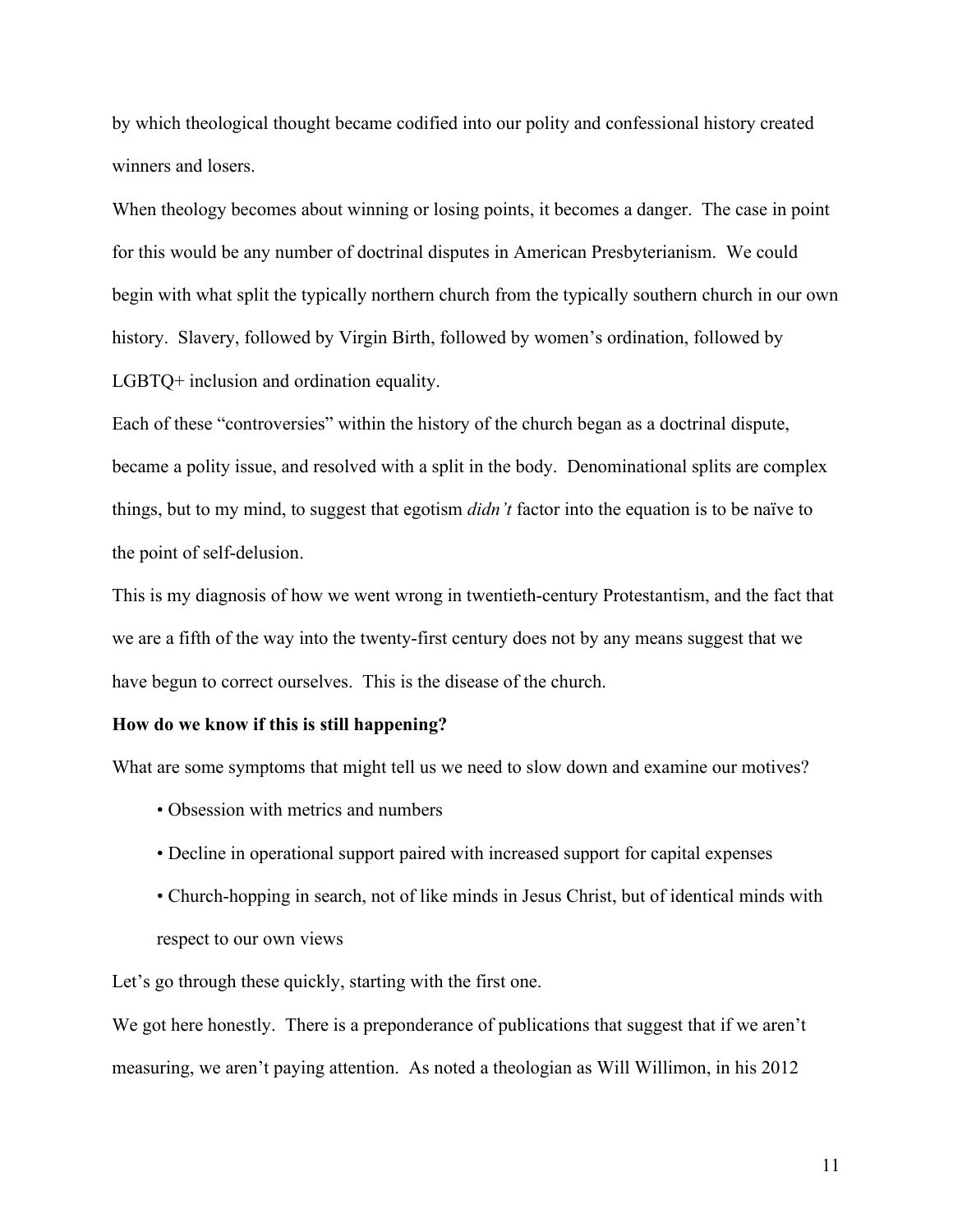memoir entitled Bishop, The Art of Questioning Authority by an Authority in Question, sets a new benchmark for defining church by metrics, suggesting that every pastor should have a "dashboard" that he or she consults on Monday morning to see how the church is doing. It should include church attendance and giving. In fairness to Dr. Willimon, I don't know anything about the Methodist ministers he was leading other than the very uncharitable ways he described his colleagues in his memoir. I will even confess that, for a time, I found his argument convincing. Then I began to notice something: The churches that measured themselves thusly all began to sound alike, and the language employed by church leaders sounded ego-driven. If things went poorly, the solution was to replace a program or worse, a person. It sounded less like church and more like something very secular.

Thankfully, some other scholars are looking at things a bit more critically. In a 2014 article

entitled, "RIP Average Attendance", church sociologist David Odom of Duke University wrote,

"In a doctoral seminar with experienced pastors last semester, the group begged for help in developing a score card of statistics by which they could monitor the vitality of their congregations. Each was tracking average worship attendance, giving, mission/ministry hours and more. Yet, the relationships between the numbers were not clear. Church attendance was once a key indicator of a virtuous cycle. If the church could get a new person in the pew regularly, offerings would go up, involvement in small groups and missions would climb, and the church would be healthy. If attendance was declining then everything else would eventually decline.

The growing lack of dependability on attendance is a sign that the virtuous cycles that have sustained congregations since the end of World War II are collapsing. In order to sustain congregations over the long haul, new cycles need to be developed. Once that begins to happen, new measures can be identified."<sup>[6](#page-11-0)</sup>

Well, hallelujah! I can't think of a more effective way to reduce the Gospel to a reflection of personal ego than to reduce faithfulness to what can be measured: weekly, monthly, and annually.

<span id="page-11-0"></span><sup>6</sup> https://faithandleadership.com/rip-average-attendance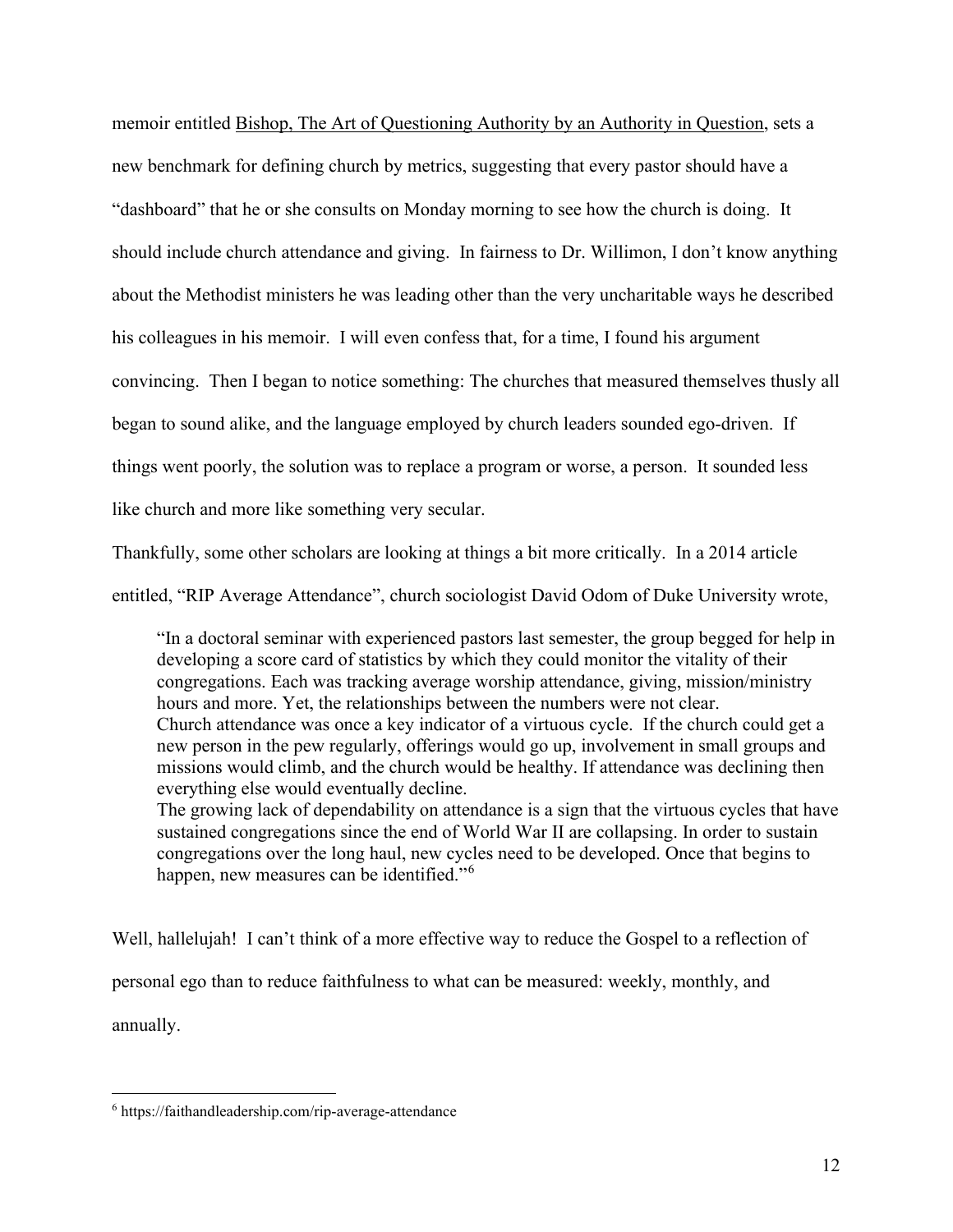Any metric we use must be a subordinate standard to the ultimate faithfulness of the church in proclaiming good news.

Second, how we relate to money can offer us a warning sign if we are willing to take the lessons our giving would offer us. Virtually everyone who raises funds agrees that it is easier to raise for a project than it is to raise operational support. Folks want to give to bricks and mortar. James Hudnut-Beumler has noted in an essay in the anthology Financing American Religion, that every generation wants to be able to say, "We built this church." Capital projects can certainly create investment in the life of a congregation. I've lead them myself. They can help to renew and develop patterns of giving that leave the operational support of the church, ultimately, stronger. However, in the interests of time, let me just hypothesize that, perhaps, Jesus Christ doesn't need nearly as *many* bricks and mortar as we think he does?

Finally, it is not surprising that in the era of MSNBC, Fox News, and CNN, where we can readily receive as much confirmation bias as our little minds can hold, churches are becoming more homogenous. In fact, it reminds me of one of my favorite New Yorker Cartoons: It shows a plutocratic couple exiting church, fur coat and top-hat clad, making their way to a limousine, with the priest standing behind them greeting people, and the caption reads, "You know, it can't be easy for him not to offend us."

When we can't stand to hear a viewpoint that differs from ours in church, or worse yet, pillory a pastor or preacher for preaching a prophetic word *- even if it is scriptural* - if it offends our politics, we can be certain that our egos have taken control of what we believe it means to belong.

But perhaps even more dangerous to our spiritual well-being than seeking political homogeneity is becoming so immersed in spiritual malaise that we instead chase a *feeling.*

13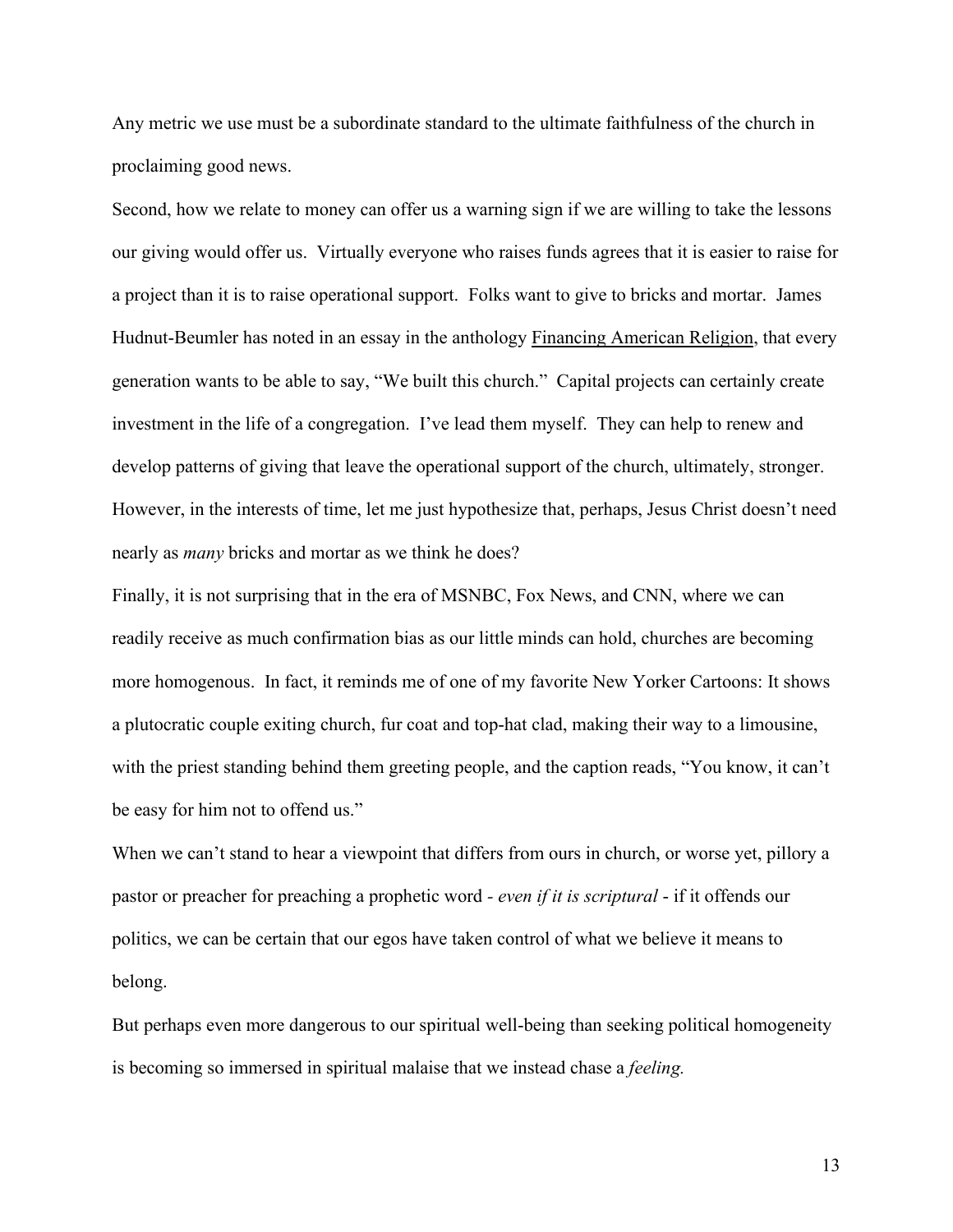This leads me into what I consider the greatest danger the church faces when seeking to define belonging as a means of grace and a discipline of faith. I am speaking of the effects of consumerism on the church. And to be fair, while I have been critical of some of the influences of revivalism on our collective psyche, some of the staunchest critiques of the effects of consumerism on the church are coming from the evangelical wing of the church. A simple google search will yield an abundance of opinion pieces seeking to address this concern. Here is a piece I found particularly compelling, an op-ed piece by Christy Thomas, a Methodist elder,

from the blog *Patheos*:

"The church is not called to please. We are called to make, or I prefer, "shape" disciples of Jesus Christ.

The moment we buy into the consumer-led model of church growth, using business success as our model, we have inevitably left that mission of shaping disciples behind. Why? Because the moment we displease someone by . . .

- offering a worship service that is not quite perfect or as good as the one down the street
- presenting a nursery that doesn't have the latest in child check-in/check-out procedures
- stepping on someone's toes theologically
- insisting that people work through their conflicts with each other in the name of a higher calling
- asking people to follow Jesus to the cross and forgive their enemies and do good to them so they might really experience the resurrection

. . . we run a huge chance of losing our "customers." At its essence, Christianity is anything but a consumer-pleasing religion."<sup>[7](#page-13-0)</sup>

Indeed, if we allow the church to be defined thusly, we lose something of inestimable value.

# **We see** *belonging* **as something the church owes us, rather than a spiritual discipline that**

#### **we owe to God.**

When what it means *to belong* is consequently perverted in this way, belonging loses its power

to feed and heal us.

<span id="page-13-0"></span><sup>7</sup> https://www.patheos.com/blogs/thoughtfulpastor/2012/12/04/the-consumer-driven-church-model-part-one/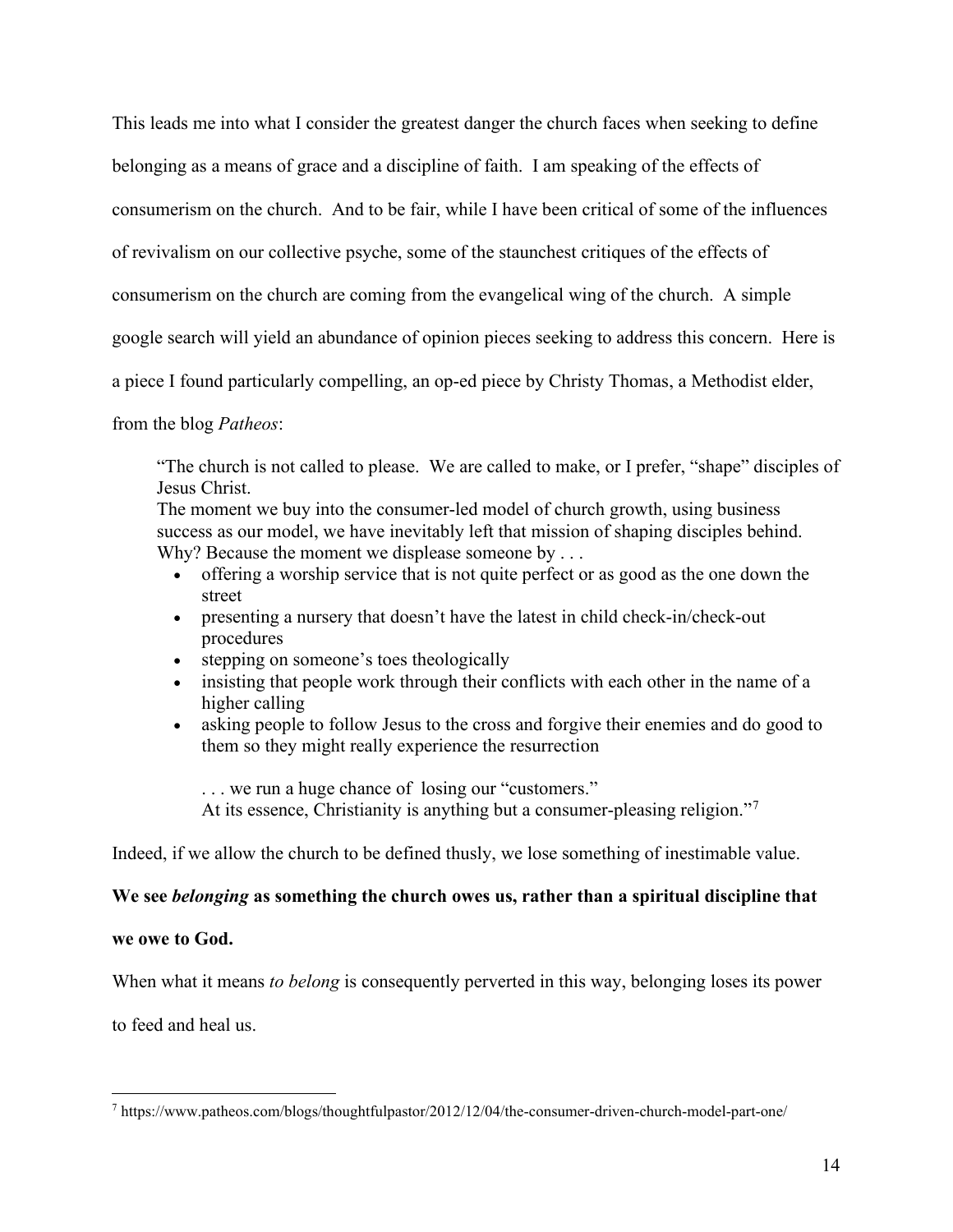But – while I have spent the majority of our time diagnosing what I believe to be the problem, it does not mean that I am not hopeful for the future of the church. And, while I have been critical of the lasting effects of Evangelical Revivalism on the collective psyche of American Protestantism, at times tending to emphasize what we *lost* in the process of being shaped by this major movement in American history, that is not to suggest that I believe that we haven't *gained* something as well.

What we have gained from that tradition contains the corrective I believe the church needs. From our revivalist heritage, we were bequeathed *a strong sense of personal responsibility*, and *a profound belief in the power of God's grace to transform* broken lives and systems.

One of the gifts of revivalist preaching is the belief that our past does not have to define our future.

# **Where do we go from here?**

This is where personal responsibility comes into play. The corrective for any corrosive mental pattern is to *establish a different habit of thought*.

Some of you may remember that in the latter portion of my service here, I became increasingly convinced of the ability of *faith practice* to shape our belief patterns. While this idea was explored more directly by a number of scholars around such disciplines as prayer, fasting, tithing, sabbath-taking, and honoring the body, I would like to argue that the church needs to treat *belonging* as a *spiritual discipline* in order that it may become and remain a means of grace. This means we must remain constantly self-critical about our motivations for what we do. I would like to suggest that there can be a method of interrogating our motives. As grist for our discussion, let me suggest a few scenarios:

• when worried about membership numbers, ask what we, as the church, seek to give to new members of our faith community. If the answer ever becomes, "We need to get new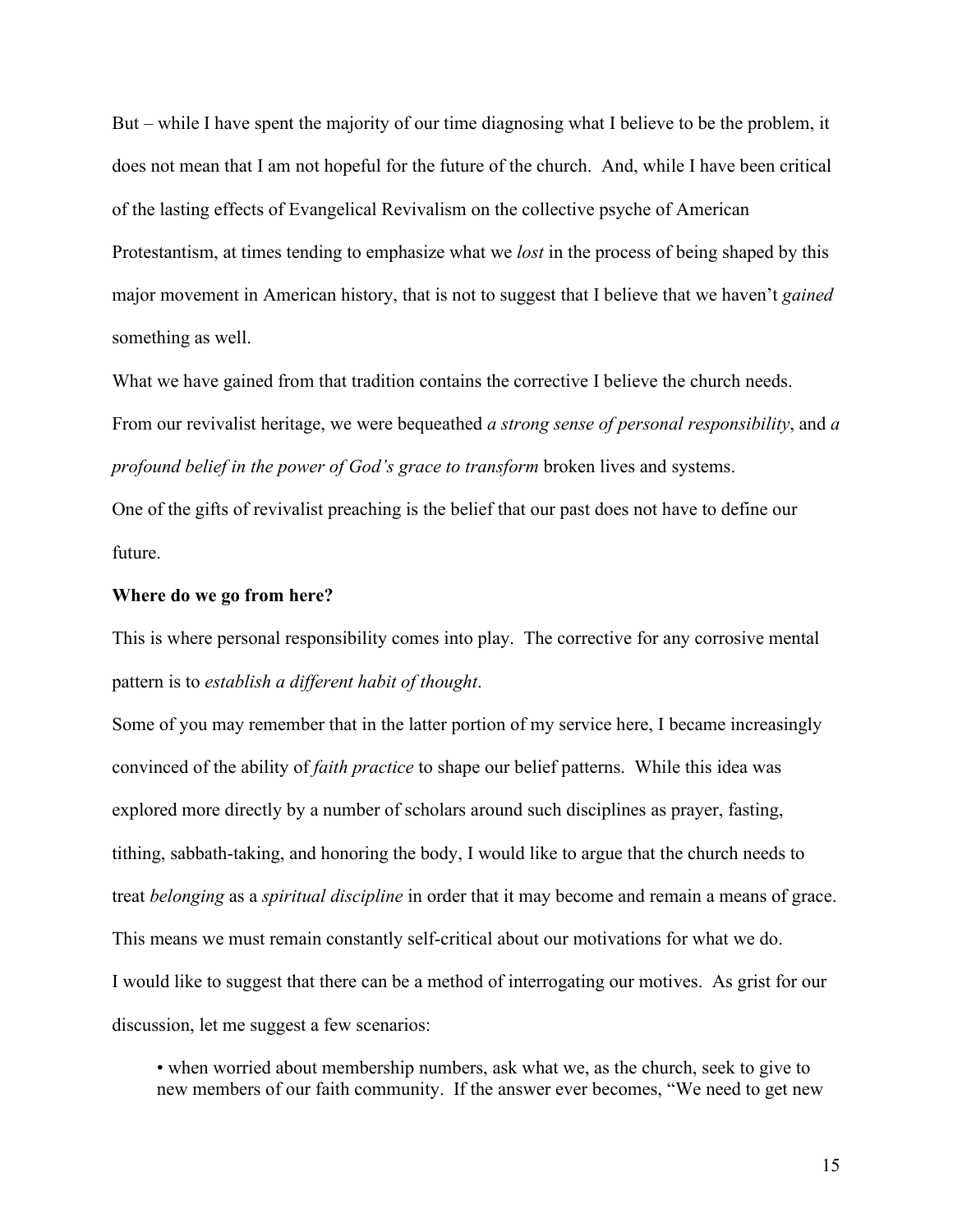members to raise more money," let it be a warning sign that our way of thinking is about to go off the rails theologically. As obvious as this seems, it is a particularly pernicious symptom of spiritual malaise in the church. Evangelism, that word that means sharing good news, is not the same as institutional development and support. • when offended theologically (and I do hope your pastors offend you from time to time – not that they are personally offensive, but that they have been so empowered by this congregation to speak truth that they will risk saying something that might step on your

toes) when offended, ask ourselves, "What did it cost this preacher to say this? How can I respond with respect and awareness of my own motives?"

• when worship just doesn't punch your ticket on any given Sunday, or even for a given season, ask, "Who is the object of this service of worship?" Hint: if the answer is anything other than "God," we've gone off the rails.

My questions aren't intended to be exhaustive, just exploratory, perhaps to open a question for

you.

Develop your own list. Make sure they are fair and reasonable. Review them with a friend,

preferably one who is not of the same mind. Be honest with yourselves. Be vigilant about the

possibility of your own ego shaping the outcome.

The point is to cultivate a habit of mind that sees our sense of *belonging* as what we offer to God.

What will we gain by doing so?

In her marvelous book, Trauma and Grace: Theology in a Ruptured World, Serene Jones confronts that very question. In her opening essay, Jones recounts the story of Leah, a young woman struggling with PTSD. Having been asked to be Leah's mentor due to their tendency to sit on the same pew in church because of perpetual tardiness, Jones noticed one day that Leah began experiencing distress and discomfort during the sacrament of the Lord's Supper. When Leah made a hasty exit, Jones followed her to the bathroom where she found her struggling to regain her composure. Later, as they were talking through the experience, Leah shared her story, a painful story, and said, "I appreciate you listening, but… I know it's my problem, and I'm working on it."

Jones writes,